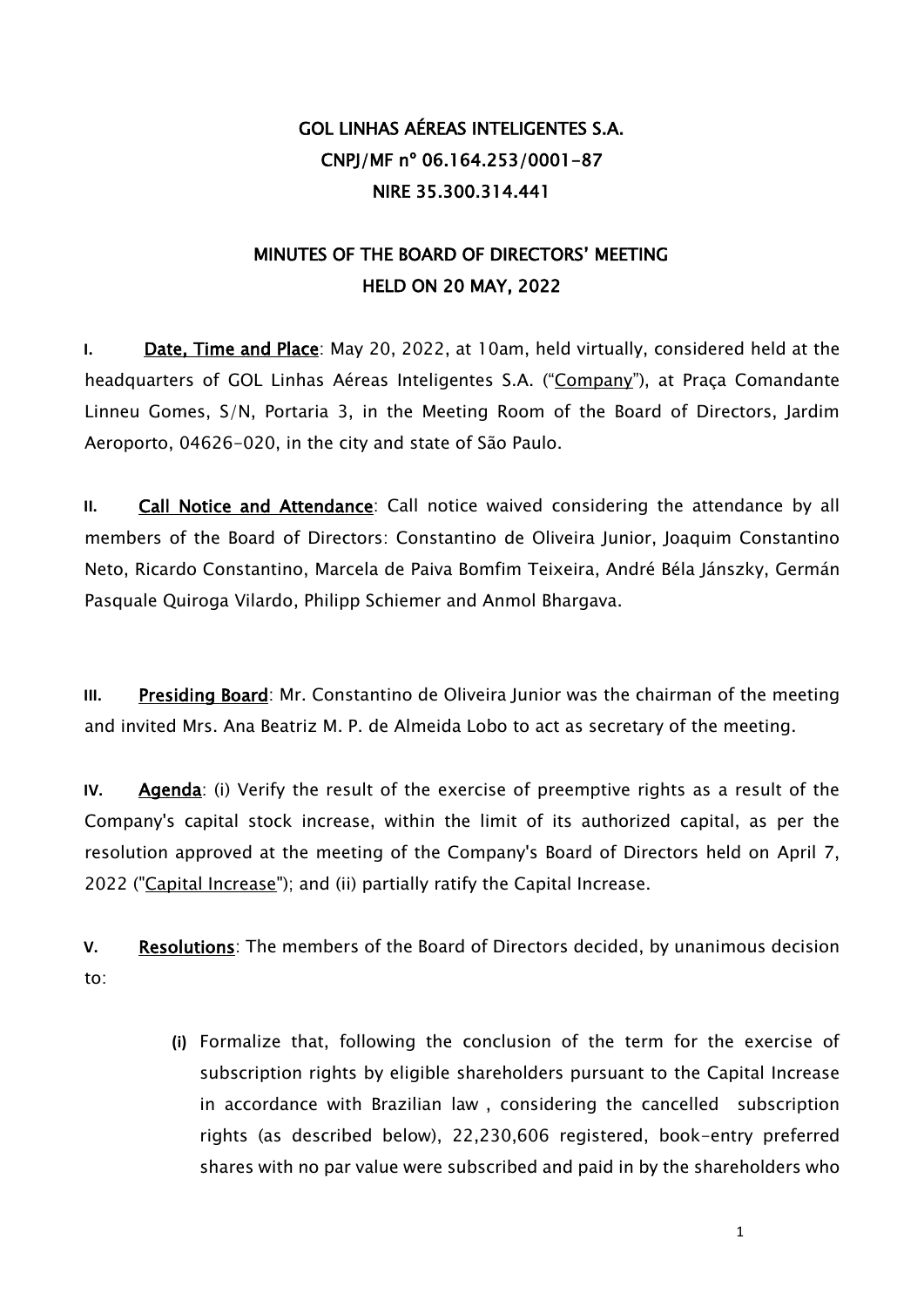exercised their right to subscribe at the price of R\$42.67 per preferred share, in the total amount of R\$ 948,579,958.02, provided that R\$ 1.00 (one Brazilian Real) will be allocated to the Company's capital stock and the remaining amount will be fully allocated to the Company's capital reserve. Among the subscription rights exercised, the rights of the following subscribers were cancelled: (i) those that conditioned their subscription to the maximum number of shares of the Capital Increase or (ii) those that requested, in their respective subscription form, to receive a number of shares proportional to the number of shares to be effectively issued. Thus, the total number of shares to be cancelled, in respect of shareholders who conditioned their subscription, shall be 353 preferred shares.

**(ii)** Partially ratify the Capital Increase, in the total amount of R\$1.00 (one Brazilian Real) with the issuance of 22,230,606 preferred shares. Thus, the Company's Capital Stock is now R\$ 4,197,301,073.60, divided into 2,863,682,710 common shares and 336,668,005 preferred shares. Due to the above, caput of article 5 of the Company's bylaws will be amended as follows, after approval by the general shareholders' meeting to be called in due course:

"Article 5 - The fully subscribed and paid-in Capital Stock is R\$ R\$ 4,197,301,073.60, divided into 3,200,350,715 shares, of which 2,863,682,710 are common shares and 336,668,005 are preferred shares, all nominative and with no par value."

**VI.** Suspension of the Meeting and Drawing-up of the Minutes: The floor was offered to whoever might wish to use it and, since nobody did so, the meeting was suspended for the time necessary for these minutes to be drawn up. Upon the reopening of the meeting, these minutes were read, checked and signed by the attendees.

**VII.** Signatures: Presiding Board: Constantino de Oliveira Junior, as chairman; Ana Beatriz M. P. de Almeida Lobo, as secretary. Members of the Board of Directors: Constantino de Oliveira Junior, Joaquim Constantino Neto, Ricardo Constantino, Marcela de Paiva Bomfim Teixeira, André Béla Jánszky, Germán Pasquale Quiroga Vilardo, Philipp Schiemer and Anmol Bhargava.